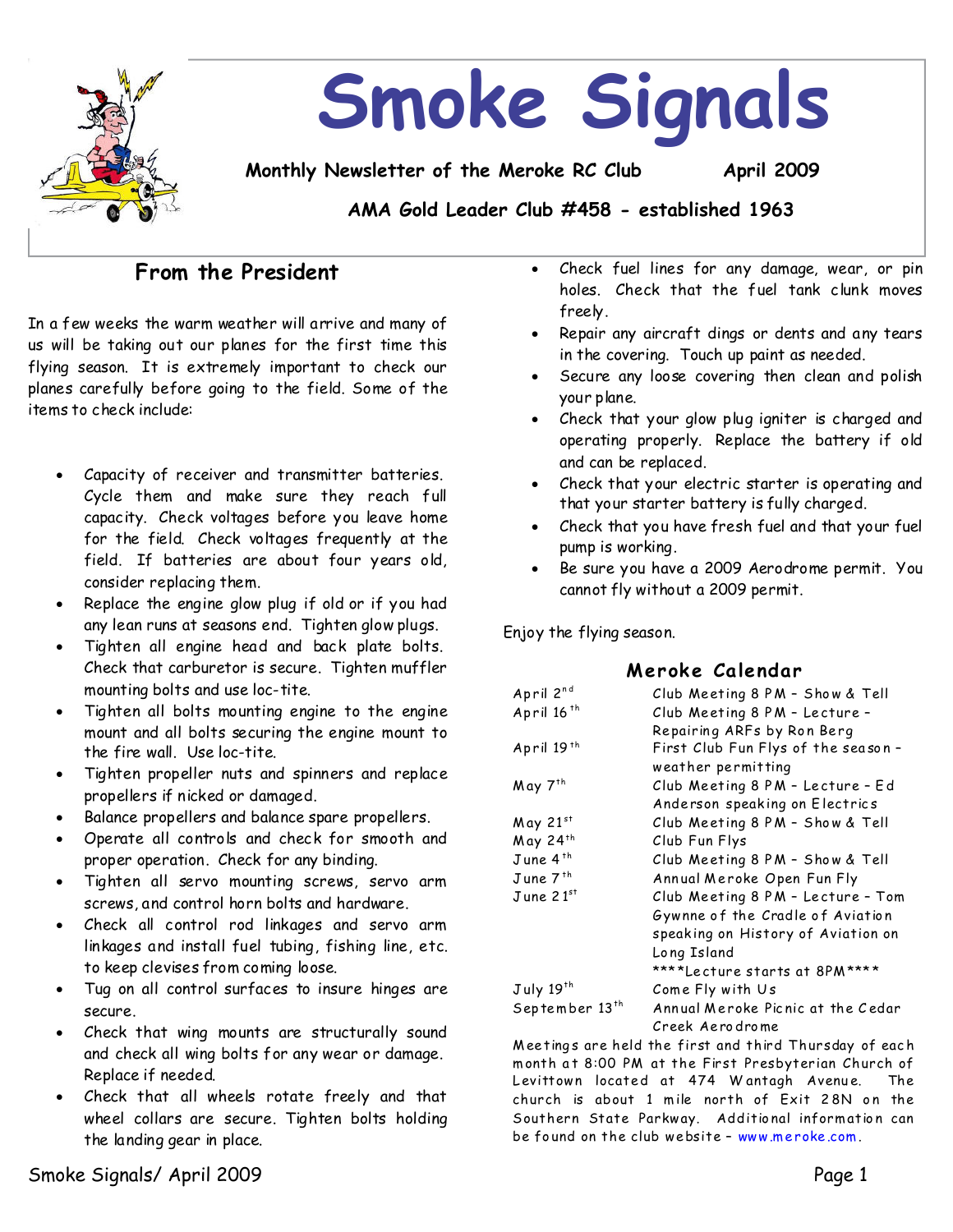# **Club Officers & Volunteers**

| President                                    | Tony Pollio<br>516-794-9637 | rctony@optonline.net      |
|----------------------------------------------|-----------------------------|---------------------------|
| Vice President                               | Lou Pinto                   | meroke36@aol.com          |
|                                              | 516-785-6890                |                           |
| Treasurer                                    | Herb Henery                 | hahenery@aol.com          |
|                                              | 631-665-6274                |                           |
| Recording                                    | Ron Berg                    | rberg20@ymail.com         |
| Secretary                                    | 516-781-3911                |                           |
| Corresponding                                | Curtis                      | curtisu@msn.com           |
| Secretary                                    | Underdue                    |                           |
|                                              | 917-213-4459                |                           |
| <b>Board of Directors</b>                    | Dave Bell                   | dave.bell0323@verizon.n   |
|                                              | 516-633-0034                |                           |
|                                              | Ed Wiemann                  | eww46@man.com             |
|                                              | 516-735-0733                |                           |
|                                              | Nelson Ramos                | nel98rc@optonline.net     |
|                                              | 631-420-2889                |                           |
|                                              | Ted Evangelatos             | tevangelatos@yahoo.com    |
|                                              | 516-997-0451                |                           |
| Chief                                        | Bob Reynolds                | mrbrew@optonline.net      |
| <b>Field Controller</b>                      | 516-775-4377                |                           |
| Asst Chief                                   | Tony Pollio                 | rctony@optonline.net      |
| <b>Field Controllers</b>                     | 516-794-9637                |                           |
|                                              | Ed Wiemann                  | eww46@man.com             |
|                                              | 516-735-0733                |                           |
| <b>Field Safety</b>                          | Doug Frie                   | dfrie@optonline.net       |
| Of ficer                                     | 516-481-4089                |                           |
| Smoke Signals                                | Russell Rhine               | rrhine@optonline.net      |
| Editor                                       | 516-484-0368                |                           |
| Membership                                   | Frank La <i>s</i> ala       | Lou Pinto                 |
| Committee                                    | Jaclyn Tavolario            | Harvey Schwartz           |
| Programs                                     | Jaclyn Tavolario            | Phil Friedensohn-Advisor  |
| Education                                    | Charlie Lando               |                           |
| Friends of Cedar                             | George Carley               | Ed Wiemann                |
| Creek                                        |                             |                           |
| <b>Building Program</b><br><b>Archivists</b> | Charlie Lando               | Ernie Schack<br>Stan Blum |
| Webmaster                                    | Ron Berg<br>Ted Evangelatos |                           |
| Social (Coffee)                              | <b>Irv Kreutel</b>          | Al Hammer                 |
| Raffles                                      | Curtis                      |                           |
|                                              | Underdue                    |                           |
| Show and Tell                                | Ed Wiemann                  |                           |
| Video Librarian                              | Bob Cook                    |                           |
| Audio/Visual                                 | Tom Cott                    |                           |
| Come Fly With Me                             | Charlie Lando               | Dave Bell                 |
| Open Fly-In                                  | Ernie Schack                | Dave Bell                 |
| TAG Program                                  | Charlie Lando               |                           |
| Monthly Fun Fly                              | Chris Mantzaris             | Gene Kolakowski           |
| One Fly                                      | Ted Evangelatos             | Jaclyn Tavolario          |
| Dinner                                       | Jaclyn Tavolario            |                           |
| Picnic                                       | Chris Mantzaris             | Nick Giuffre              |
| <b>Contest Directors</b>                     | Allen Berg                  | Tony Pollio               |
|                                              | Ernie Schack                | Tom Scotto                |
| <b>Flight Instructors</b>                    | Allen Berg                  | Ted Evangelatos           |
|                                              | Douglas Frie                | Dan Gramenga              |
|                                              | Mark Klein                  | Gene Kolakowski           |
|                                              | Ken Mandel                  | Tim Murphy                |
|                                              | Tony Pollio                 | Mike Hagens*              |
|                                              | Bob Reynolds                | Bill Streb                |
| *Flight Instruction<br>Coordinator           |                             | Al Weiner<br>516-546-6773 |
|                                              | Mike Hagens                 |                           |

ony@optonline.net meroke36@aol.com henery@aol.com rberg20@ymail.com tisu@msn.com dave.bell0323@verizon.net w46@man.com nel98rc@optonline.net angelatos@yahoo.com brew@optonline.net ony@optonline.net w46@man.com dfrie@optonline.net nine@optonline.net u Pinto rvey Schwartz Wiemann **An Blum** m Scotto n Gramenga ne Kolakowski n Murphy ke Hagens\* Streb

# **Cradle of Aviation Expo**

March 28<sup>th</sup> - 29<sup>th</sup>, 2009

Once again the Meroke R/C Club was invited to participate in the annual Cradle of Aviation Expo. We have made our presence shown several times before and

it has always been a showcase for what our flying club has to offer to the community. It was something I have always



looked forward to. As usual several other clubs participated, and each person was asked to bring one or two of his models for display. By bringing a model or by being an exhibitor, you were allowed to see the entire museum (except the Imaxtheater) without a fee. If you brought a model of a full scale aircraft that was on display, then your model was placed next to it.



The Meroke's had the largest showing of all the clubs. Our committee consisted of Tony Pollio, Lou Pinto, Joe Czeto, Alan Weiner, Phil Hajohn and myself. Other Meroke members provided support as well. We had our lap top computer, projector and screen, and provided "Virtual Flight" for all of those interested. We had the busiest and most popular booth most of the time. Children as well as adults wanted to try their vision and

(continued on page 4)

Smoke Signals/ April 2009 Page 2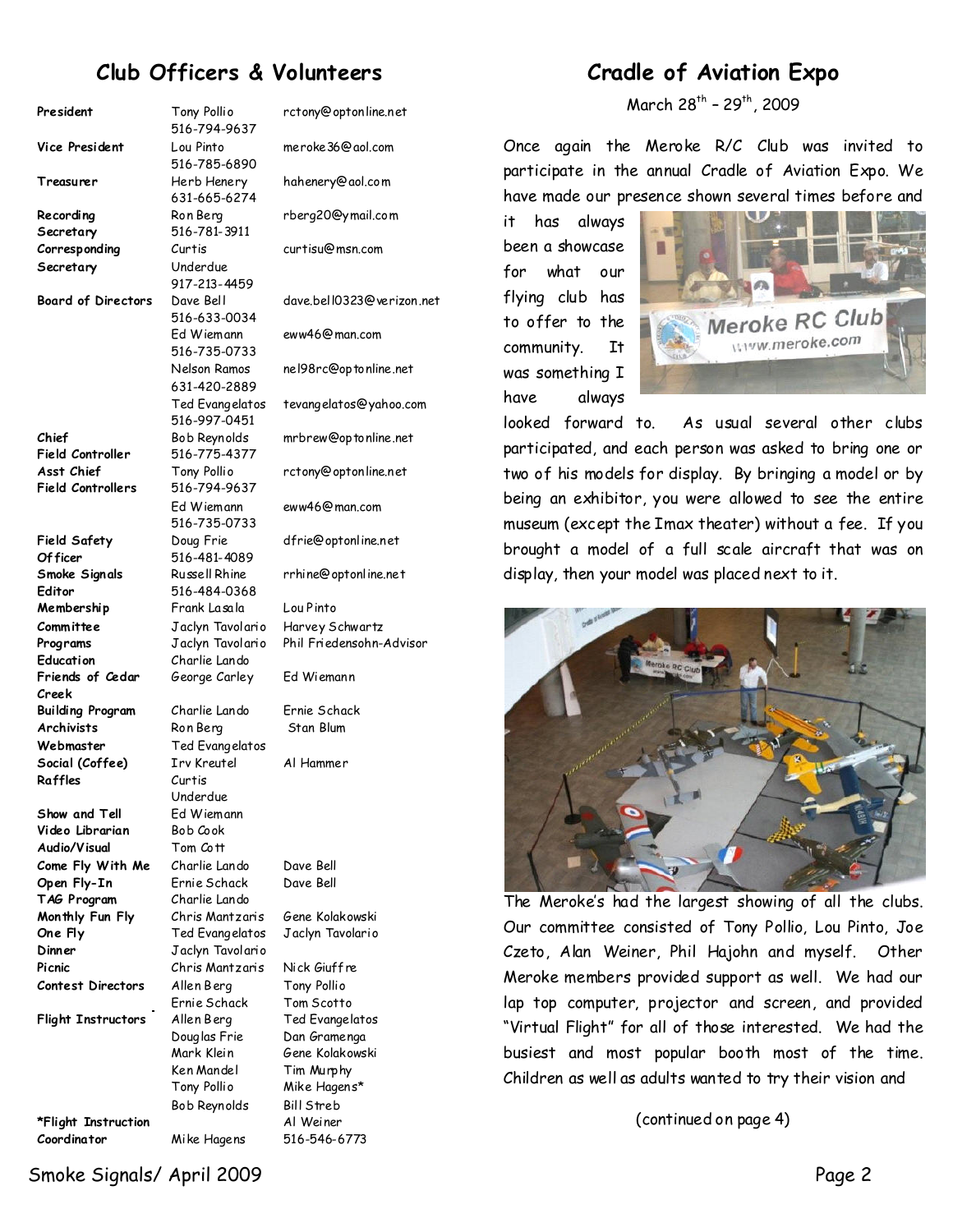# **Flight Techniques**

#### **Wing Shapes & Stall Characteristics**

How an airplane behaves during a stall depends primarily on its wing planform shape. Let's look at the three typical shapes and their stall characteristics.

Rectangular wing. The stall begins at the wing's inboard area and progresses outward. In this case, the plane descends straight ahead, and the ailerons are still effective. This is the easiest stall to get out of, just relax the elevator, and with enough altitude, the plane resumes normal flight.

Tapered wing. Planes with highly tapered wings stall at the outboard section first. The ailerons therefore become ineffective. If one wing panel stalls slightly before the other, the wing will drop quickly, and a snap roll will result. This is also referred to as a "tip-stall" and can be caused by the wing's incidents being slightly different between each wing panel or a slight application of rudder and/or aileron. To recover, you must "unstall" by relaxing the elevator and pulling out of the resultant dive.

Elliptical wing. Elliptical wing and moderately tapered wings stall evenly across the trailing edge. Although it isn't as docile as the rectangular wing, this design is more forgiving than highly tapered wings.

Trainers typically have rectangular wings for easy stall recovery. Many also have small elevators to reduce the elevator's authority, and that makes it more difficult to stall in the first place. There are also different design techniques for modifying stall characteristics. A common technique is to use washout (wing twist); it puts the wingtips at a smaller AoA than the inboard section to prevent tip-stalls.

You may wonder why all planes aren't designed to be stall resistant or to have gentle stall characteristics. Tapered and elliptical wings have much better high-speed and roll characteristics, and many aerobatic maneuvers rely on stalls. In a snap roll, you deliberately stall one wing half. The other wing is still lifting, so the plane rolls very quickly. A snap roll is initiated by giving full-up elevator and applying rudder. The up-elevator brings the wing close to the critical AoA, and rudder application makes one wing panel stall.

### **More Flight Techniques**

#### **In-Flight Check for Center of Gravity (CG)**

Test-fly your model on a calm day; wind can affect flight reactions and control response. Climb to a safe altitude, and trim the model for straight and level flight at about 1/2 throttle.

Test 1. Throttle back slightly, lower the nose and put the model into a shallow, 30-degree dive. Center the controls, and see what happens. If the model maintains a straight, shallow dive, the plane's CG is very close to where it should be. If the nose rises quickly, the model is nose heavy. If the model noses downward into a steeper dive, then it's tail-heavy.

Test 2. Roll the model into a 90-degree banked turn, and note what it does. If the nosedrops, add tail weight. If the tail drops, add nose weight.

Test 3. Roll the model into sustained inverted flight. If you have to use a lot of down-elevator to hold level flight (more than 10 percent), you must add tail weight. If you have to add up-elevator to hold level inverted flight, you must add nose weight.

Land the model, and adjust the CG appropriately, adding weight in small increments. Check the balance again by performing the same maneuvers.

#### **Congratulations to our Newest Senior Flyer**

**Kevin Urso**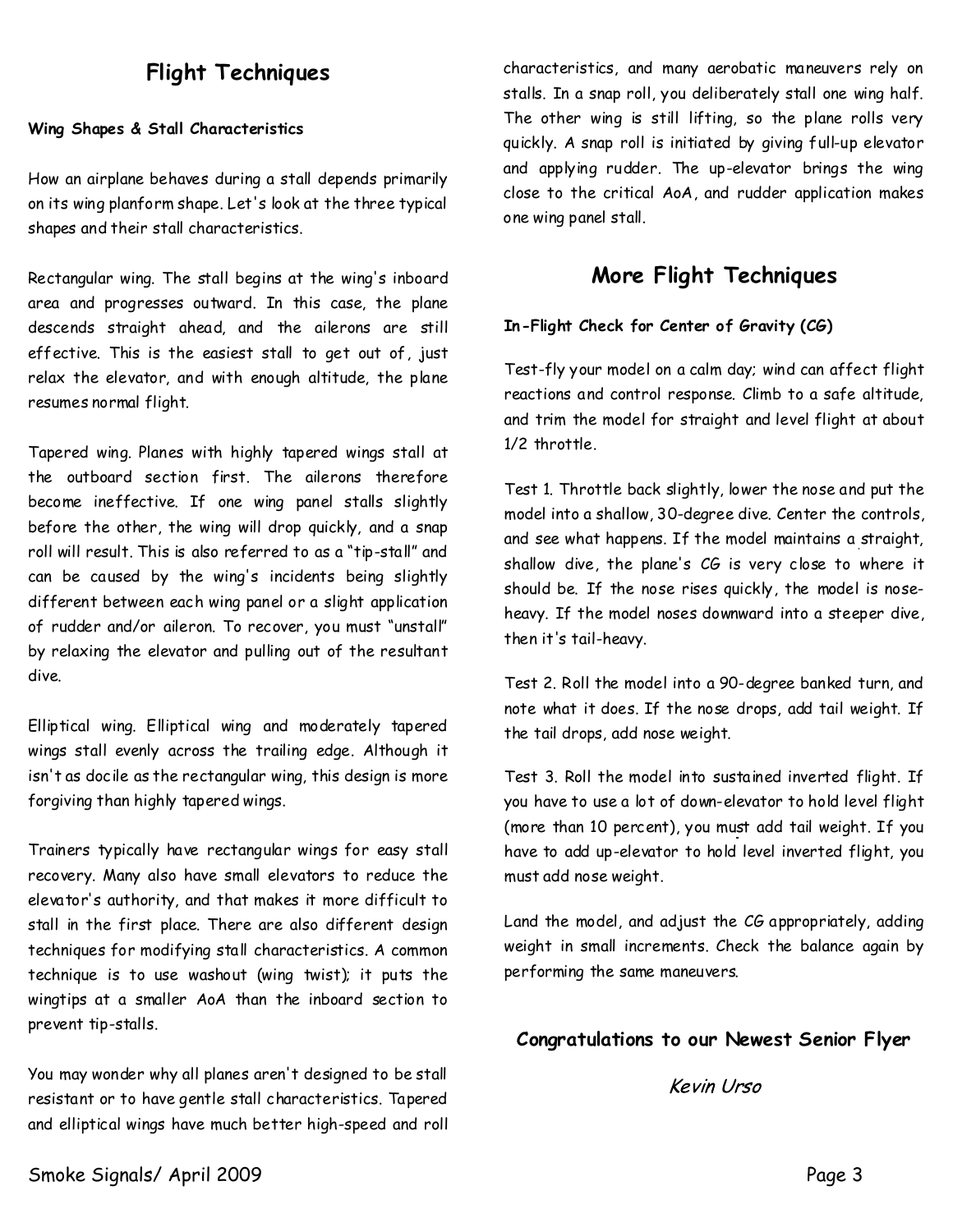#### (continued from page 2)

test their reflexes on a simulated airplane, from trainer to jet, from "Warbirds" to helicopters, all in the spirit of good and clean fun. Flyers, circulars and R/C magazines were available for all those who were interested in this hobby, or in visiting our flying field for one of our events.

Some model airplanes on exhibit that were noteworthy was a B-17 4 engine 'Flying Fortress" built by Junior Pacheco from Brooklyn. A Nieuport 17 built by Hank Riehl and a 1/5 scale, 100 inch Douglas Dauntless in bare bones being built by our own Allen Berg.

Other clubs demonstrated indoor flying in the main rotunda with small electric airplanes and helicopters. When the weather turned nicer in the afternoon they flew larger electric airplanes in the parking lot.

All in all, despite the less than expected crowd, the Meroke's had the largest exposure to the visiting public. This can only help in promoting our hobby and particularly our club in the field of model aviation.

Respectfully submitted by Ron Berg

### **Show and Tell**

At the March  $5<sup>th</sup>$  meeting we had 2 members participate in the Show and Tell.

- Phil Miceli displayed the airplane cradle that he fabricated from the PVC tubing you can find in any Home Depot plumbing department. He also added a cushion that was made from those long floating tubes that are used in pools. It's certainly a low-cost means of building a customized cradle for use at home and at the field.
- Nelson Ramos spoke about his 40-size Nitro Plane ARF that he equipped with an OS 55AX engine and 13/6 prop. Nelson won the \$10.

# **Tech Tips**

#### **How a Perry Carburetor Works**

• Fuel enters through a nipple at the rear of the carburetor body.

• From there, it passes directly into a small, cylindrical reservoir that forms anextension of the throttle-barrel housing.

• Extending axially through this chamber is the rotating metering tube and throttle barrel that is surrounded by the stationary sleeve and idle-disc assembly.

• Two O-rings are installed between the barrel housingand the stationary sleeve to seal the fuel chamber against leaks.

• Fuel passes through a cylindrical stainless steel filter (mesh) fitted between the O-rings.

• Through the coinciding crescent and rectangular orifices, fuel passes from the fuel chamber to the spraybar (metering jet) within the venturi.

• The metering screw inside the metering tube extends into the slot from the left side of the carburetor. Turning ht metering screw progressively inward reduces the slot's effective length and thereby decreases the amount of fuel added to the available air. The metering screw acts like a conventional needle valve.

• Adjusting the idle mixture requires incremental movements of the idle-mixture disc. For visual reference, three parallel lines are molded into the carburetor housing. Adjustment is very sensitive; rich to lean can be achieved within 1/4 inch, as measured at the disc's circumference.

## **Congratulations to our New Member**

John Raparelli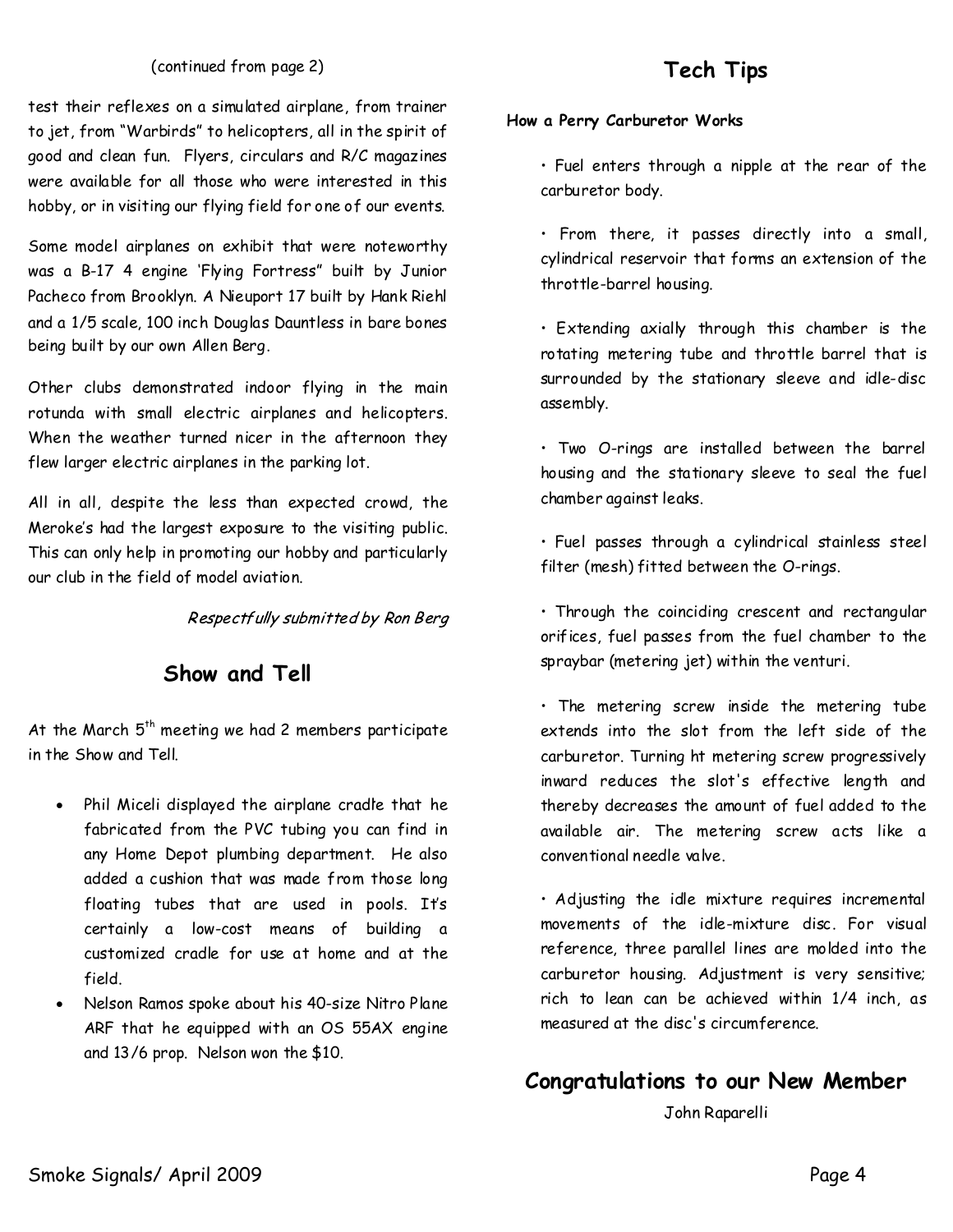### Product Review: ElectriFly EDGE 540T

With the technology of electric flight still increasing at a rapid pace, "40 size" or 50-inch wingspan electric aircraft have been showing up on the market more frequently. The larger size, stability and relatively light weight make these airplanes ideal candidates for everyday flying. The ElectriFly Edge 540T is one of the

newest airplanes in this category, and after testing it, I think it's one of the best.



This airplane comes as an ARF, all of the hardware is included, along with plenty of high-quality features that help improve the assembly of the model and make it even easier to use. The entire model is covered in MonoKote and the purple, blue and white color scheme really looks fantastic. There are even some upgrade carbon-fiber parts available for purchase to improve the strength and lighten the model. The Edge is a fully 3D aerobatic model and can be flown by anyone with sport plane experience. The quality of the materials is fantastic and the fit and finish of all the parts is perfect. As with all Great Planes products, the instructions are very detailed and there is nothing left out. The recommended RimFire 42-50-800 kV is a drop-in fit and when combined with the RimFire ESC, it is plug-and-play.

#### **IN THE AIR**

The ElectriFly Edge 540T works well on short, grassy surfaces, basically anything a .40 size nitro would be comfortable in, the Edge can handle. You can also hand launch the plane if the surfaces do not allow you to take off. Due to the electric torque of the ElectriFly brushless outrunner and four-cell LiPo battery, takeoffs are very quick and immediately provide you with unlimited vertical performance. Since it's a tail dragger, you do need to apply up-elevator, but it handles the ground well. Landing is predictable and uneventful. With high rates on, you can really slow down into high alpha flight and perform a spot landing.

#### **SPECIFICATIONS**

**MODEL**Edge 540T

**MANUFACTURER**ElectriFly (www.electrifly.com)

**DISTRIBUTOR**Great Planes (www.greatplanes.com)

**TYPE**scale aerobatic

**WINGSPAN**49.5 in.

**WING AREA**490 in.

**WEIGHT**3.33 lb.

**WING LOADING**15.29 oz./ft.

**RADIO REQ'D**4-5-channel radio w/4 micro servos

POWER REQ'D outrunner brushless motor

**PRICE**\$170

Don't miss the complete review in the June issue of Model Airplane News!

## **E/Z Mount Cowl System**

The E/Z Mount Cowl System provides an easy method of mounting

your cowl. It's shock absorbing bushings will also reduce



vibration and pro tect your painted surface from being marred. The E/Z Mount Cowl System is also adjustable and comes complete with all the hardware needed.There 6 pieces in each package for a price of \$8.95 and is manufactured by Dubro.